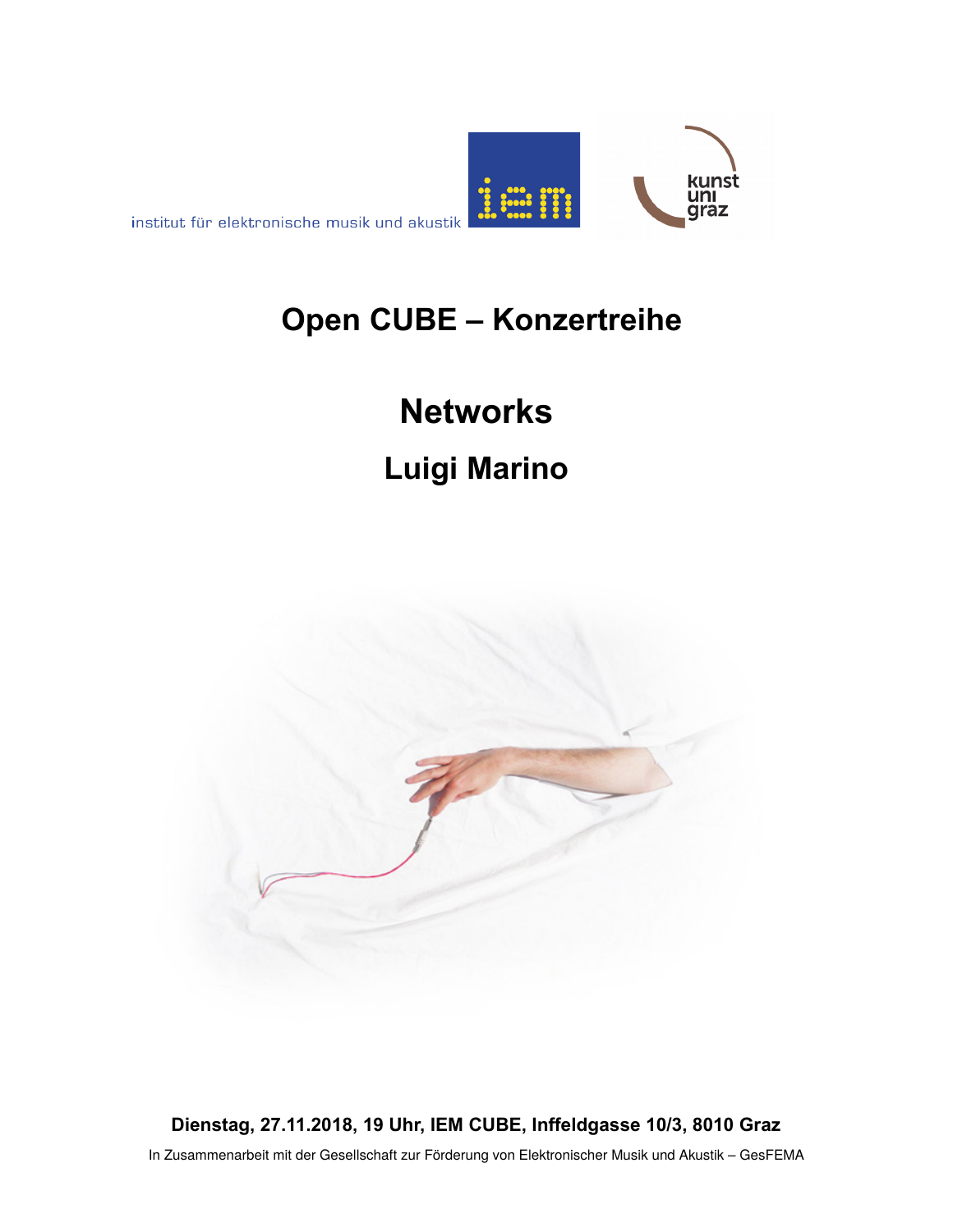### **Programme**

#### **Network 2 (2018)**

- is a work that uses the computer's analytical capabilities to surround the performer's gestures with an immersive synthetic landscape. This landscape requires no intervention other than the sounds produced by the performer for its whole development. These sounds are converted into a wide variety of data, which are then recombined to generate all the aspects of the computer's response. A crackle box is used as input. The computer's output is entirely synthetic and there is no use of sampling or timeline sequencing.

#### **Network 3 (2018)**

- displays a similar approach as Network 2. Although in this work the input too is digital, and uses the pitches of a just tuned scale starting point. This work is also a study of cross-platform software. This problem is becoming always more present in my experience, and it is seldom addressed even if solutions can be strikingly simple. The relationships with the input are developed both in Max and Supercollider, which run together on a local network via OSC.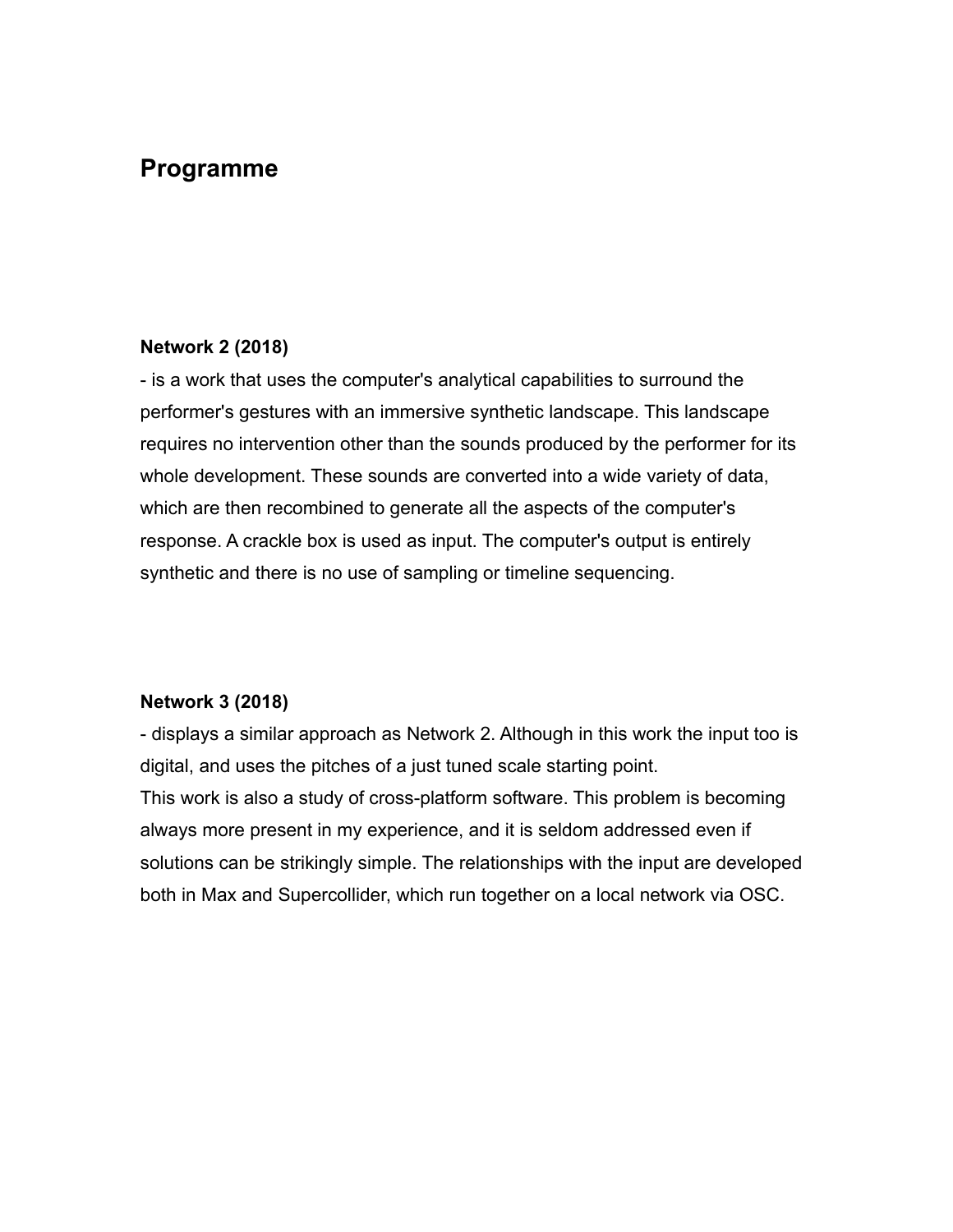**Luigi Marino** is a musician based in London. His recent work has focused on interactive networks able to display relationships between an extemporary performer-driven source and a computer, with particular attention to how intuitive decisions can profoundly affect pre-existing conditions. He is also an active improvisor performing on both electronic media and percussion, especially zarb and bowed custom cymbals.

He holds a BA in arts and philosophy from University of Rome Tor Vergata, and an MFA in electronic music from Mills College, where he worked as teaching assistant for John Bischoff and Chris Brown. Among his teachers Roscoe Mitchell, John Bischoff, Chris Brown, James Fei, William Winant. He studied zarb with Mohssen Kasirossafar. He is currently pursuing a joint PhD at University of Birmingham and De Montfort University.

He is the recipent of many awards such as the full teaching assistantship at the Center of Contemporary Music at Mills College, the Paul Merritt Henry Prize, and the doctoral grant from the Arts and Humanities Research Council (UK).

His music has been presented at festivals such as the San Francisco Tape Music Festival, Intonal Festival (Malmö), Seoul International Computer Music Festival, Acousmatic for the People (Malmö), BEAST FEaST (Birmingham), ICMC (Athens), Sincronie (Milan). He perfrormed at venues such as Rainforest World Music Festival (Kuching, Malaysia), Galleria Nazionale d'Arte Moderna (Rome), Auditorium Parco Della Musica (Rome), Cafe Oto (London), Iklectik (London), Sacred Realism (Berlin), Spektrum (Berlin), Sowieso (Berlin), Offene Ohren (Munich), Interpenetration (Graz), Rhiz (Vienna), WIM (Zurich), ImprovvisaMente (Lodi), Teatro Ca' Foscari (Venice), Spazio O' (Milan).